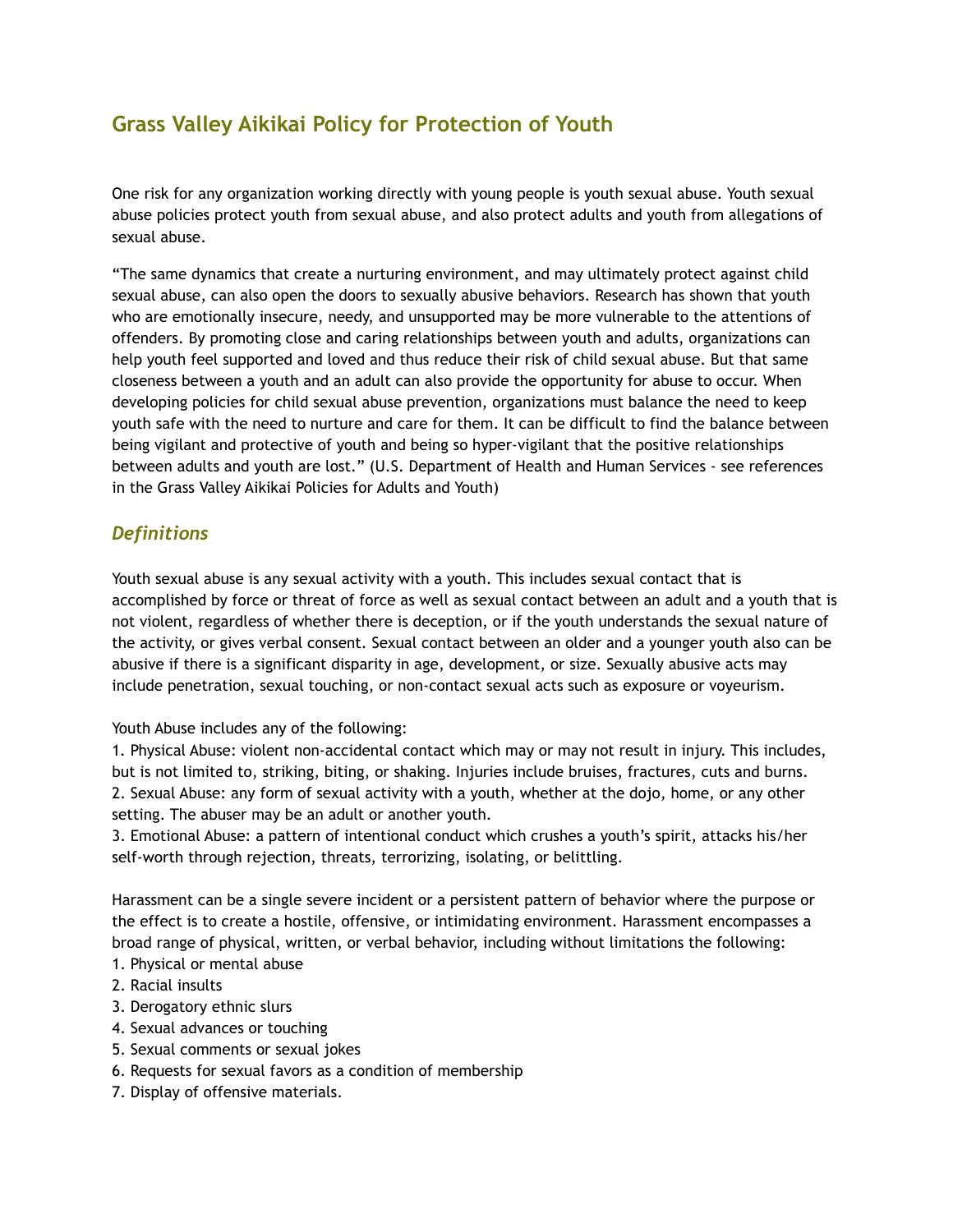#### *Screening*

We can reduce the risk of accepting a youth sexual offender by learning all we can about an applicant for a leadership position. By letting applicants and members know our organization is serious about protecting youth, we may deter some people at risk of abusing youth from applying for teacher positions.

Teachers that have regular teaching assignments will be screened via a personal interview, and reference check. A criminal background check may or may not be performed depending on individual circumstances. Substitute teachers are not screened. Adult members are not screened.

#### *Training and Monitoring*

All teachers and members shall sign a statement that they have read, understood and agree to abide by the Grass Valley Aikikai Policy for Adults and Youth.

Teachers and members are responsible for preventing and responding to youth sexual abuse. Youth protection and supervision responsibilities and any questions or issues from the membership will be discussed as needed at dojo meetings.

Monitoring is done through informal, frequent, and random observation. All teachers and members are empowered to intervene or tell someone when they see inappropriate or harmful interactions between adults and youth, or between youths, or between adults. Youths are encouraged to tell a trusted adult about inappropriate or harmful things that have happened to themselves or their friends.

All aspects of the program are open to observation by parents at all times. Parents are encouraged to report any concerns to the chief instructor or to report suspicions of youth sexual abuse to law enforcement or Child Protective Services.

## *Responding to inappropriate behavior, breaches in policy, and allegations and suspicions of youth sexual abuse*

Allegations of sexual misconduct should be taken seriously and reported to the appropriate authority. If someone is at immediate risk of harm, call 911. If there are indications of illegal actions, the proper civil authorities should be notified immediately. Child Protective Services is responsible for caretaker abuse, and law enforcement is responsible for abuse by all other individuals. All teachers and adult members are responsible for monitoring adult-youth behavior and interactions within the dojo. If an event occurs, teachers and adult members shall attempt to:

- 1. Stop the policy violation or abuse
- 2. Protect the youth
- 3. Separate alleged victim from alleged perpetrator
- 4. Call 911 if appropriate